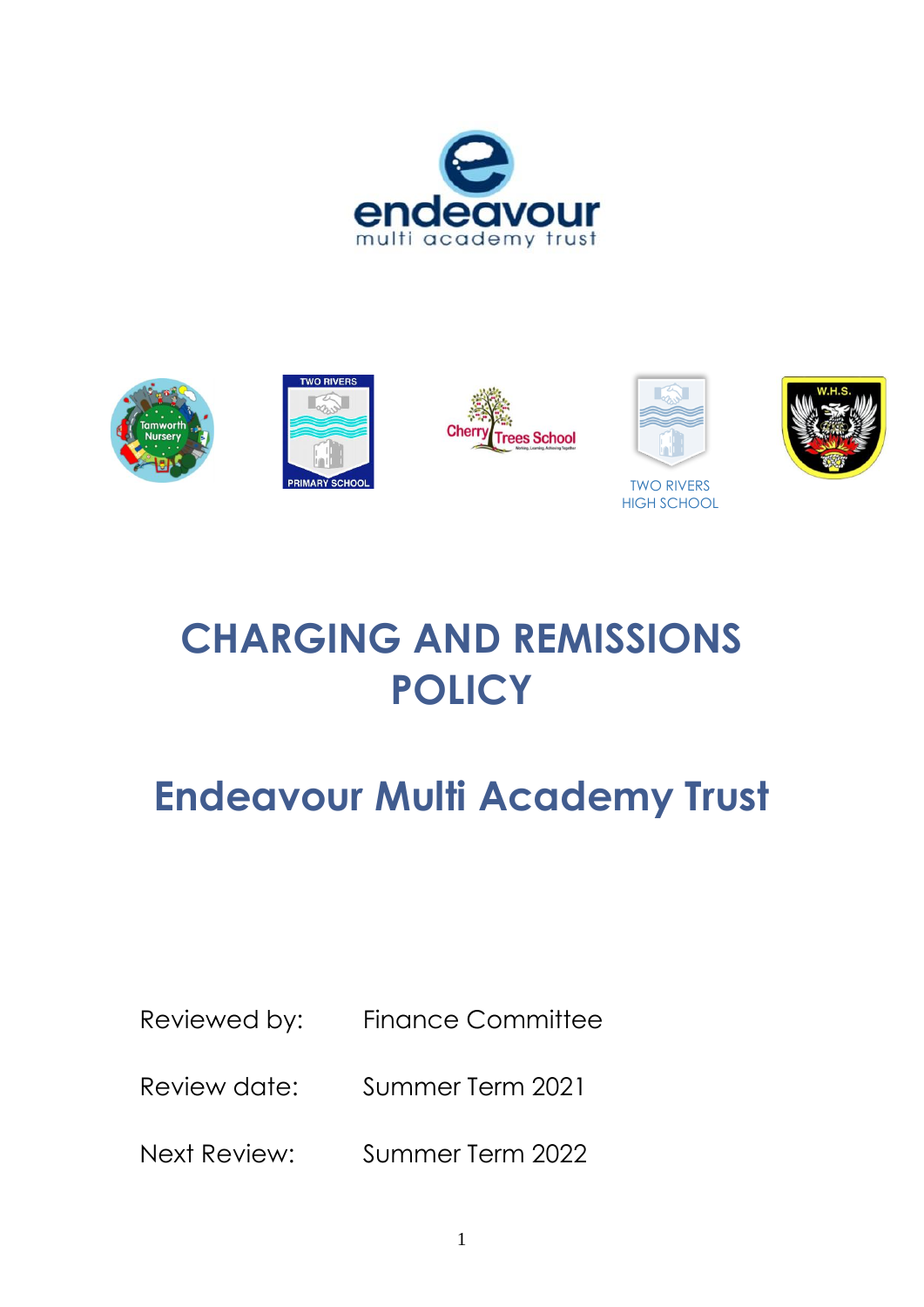## **Aim**

The aim of this policy is to set out what charges will be levied for school activities, external lettings and extended school provision, what remissions will be implemented and the circumstances under which voluntary contributions will be requested from parents. Guidance is based on the Education Act 1996: Sections 449-462.

#### **Responsibilities**

The Local Governing Board of the School are responsible for determining the content of the policy and the Executive Headteacher/Headteacher for implementation. Any determinations with respect to individual parents will be considered jointly by the Executive Headteacher/Headteacher *(and/or Local Governing Board).*

#### **Definitions**

**Community Facilities** – activities which the governors do not feel is of direct educational benefit to children at the school

**Extended school provision** – provision of childcare outside the standard school day where it is optional as to whether the child attends

**External Lettings** – letting to an organisation other than the school

**Remission** – where a charge is not payable, either in full or in part

**Sinking Fund** – a reserve put aside over a number of years to pay for major maintenance or renewal costs

#### **Prohibition of Charges**

The Local Governing Board of the school recognise that the legislation prohibits charges for the following:

- education provided during school hours (including the supply of any materials, books, instruments or other equipment);
- education provided outside school hours if it is part of the National Curriculum, or part of a syllabus for a prescribed public examination that the pupil is being prepared for at the school, or part of religious education;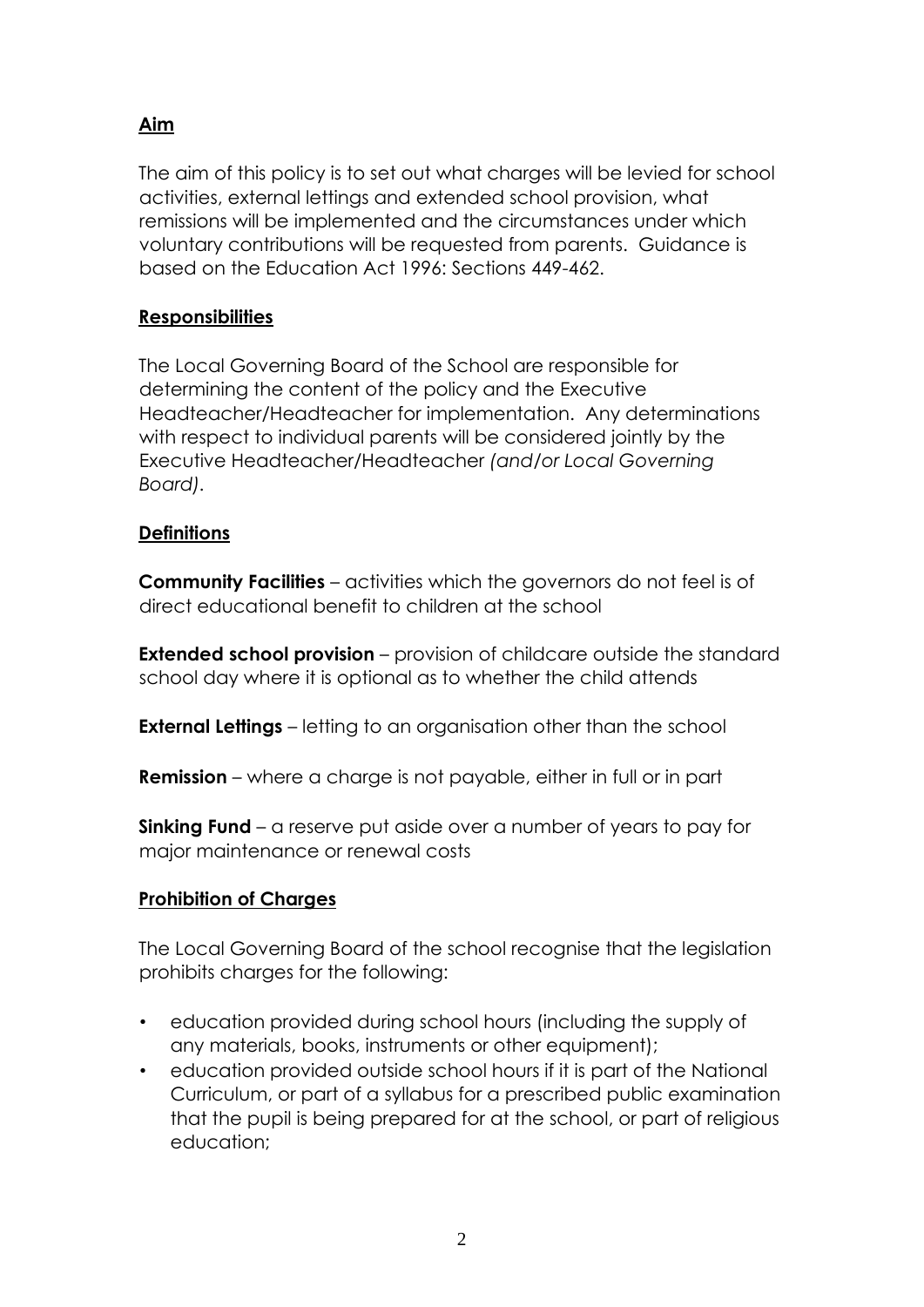- tuition for pupils learning to play musical instruments if the tuition is required as an essential part of the National Curriculum, or part of a syllabus for a prescribed public examination syllabus being followed by the pupil, or the first access to the Key Stage 2 Instrumental and Vocal Tuition Programme (Wider Opportunities);
- entry for a prescribed public examination, if the pupil has been prepared for it at the school;
- education provided on any trip that takes place during school hours;
- education provided on any trip that takes place outside school hours if it is part of the National Curriculum, or part of a syllabus for a prescribed public examination that the pupil is being prepared for at the school, or part of the schools basic curriculum for religious education;
- Supply teachers to cover for those teachers who are absent from school accompanying pupils on a residential trip;
- transporting registered pupils to or from the school premises, where the Local Education Authority has a statutory obligation to provide transport;
- transporting registered pupils to other premises where the Local Governing Board or Local Education Authority has arranged for pupils to be educated;
- transport that enables a pupil to meet an examination requirement when s/he has been prepared for that examination at the school;
- transport provided in connection with an educational trip.

### **Charges**

- (a) board and lodging on residential visits (not to exceed the costs)
- (b) the proportionate costs for an individual child of activities wholly or mainly outside school hours ('optional extras') to meet the costs for:
	- (i) travel
	- (ii) materials and equipment
	- (iii) non-teaching staff costs
	- (iv) entrance fees
	- (v) insurance costs
- (c) individual or group tuition in the playing of a musical instrument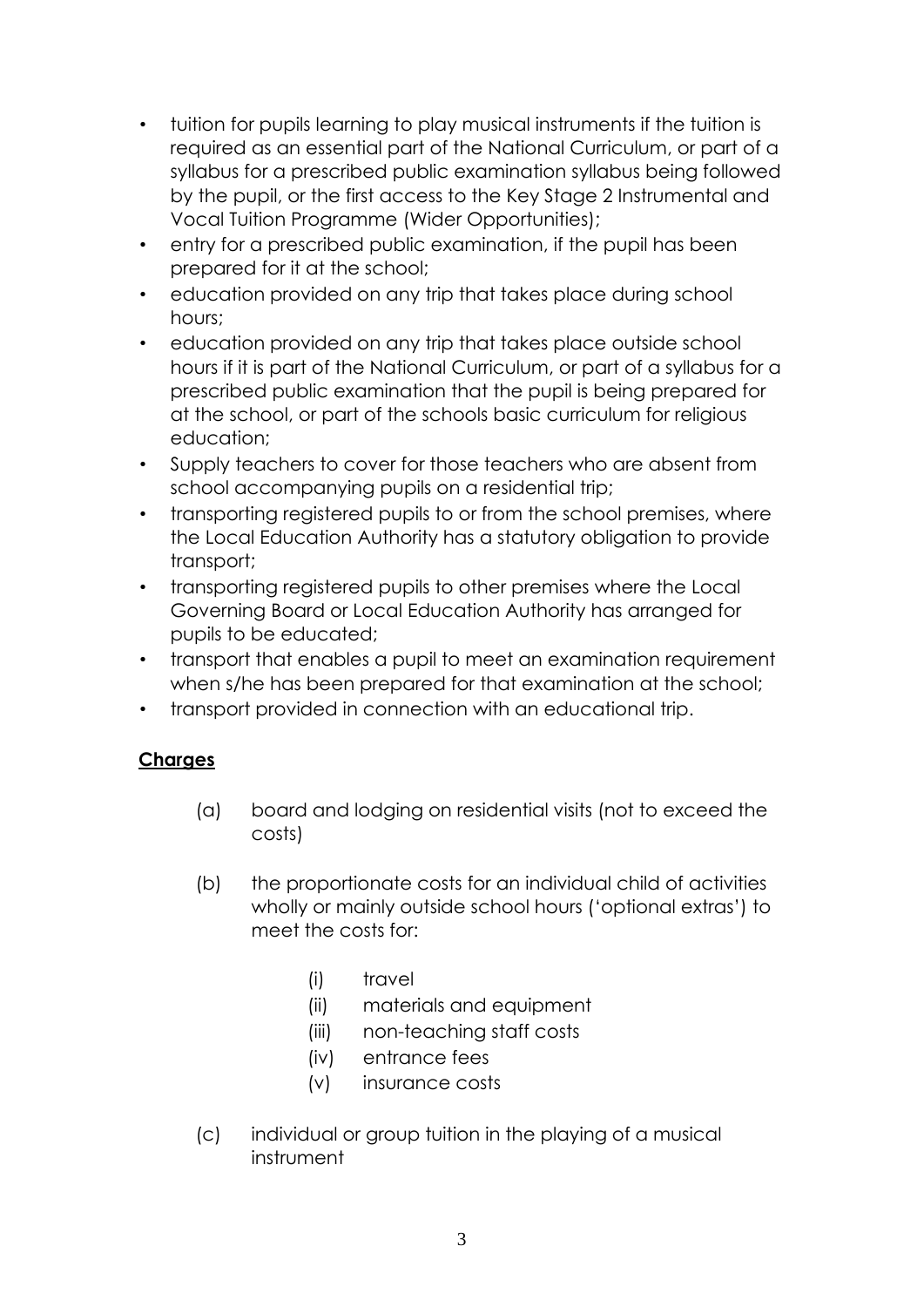- (d) re-sits for public examinations where no further preparation has been provided by the school
- (e) costs of non-prescribed examinations where no further preparation has been provided by the school
- (f) any other education, transport or examination fee unless charges are specifically prohibited
- (g) breakages and replacements as a result of damages caused wilfully or negligently by pupils
- (h) extra-curricular activities and school clubs
- (i) Letting of the school premises or grounds
- (j) Extended school care activities such as breakfast club, after school club, holiday clubs and "wrap around" nursery provision
- (k) Charges for materials or ingredients where the pupils wish to have the finished product
- (l) Cost of transport to take part in work experience
- (m) School uniform

Consideration also needs to be given to:

- the proportion of the costs recovered where a charge is to be made.
- whether any remission is to extend beyond the statutory minimum.
- whether or not special consideration is to be given to hardship cases not contained within the exemptions and how this is to be determined.
- arrangements for education where the parents fail to pay the charge being levied by the school.
- the level of support from the school budget where the level of voluntary contributions is insufficient to fund the visit or journey.
- the maximum amount that can be used from the school's budget to support community facilities is the amount of the school standards grant allocation.
- any charge for a pupil activity should not exceed the actual cost. If further funds need to be raised to help in hardship cases, this must be voluntary.
- for lettings, the charge should at least cover the cost, including: Services (heat & light) Staffing (security, caretaking & cleaning) Administration Wear & tear (sinking fund)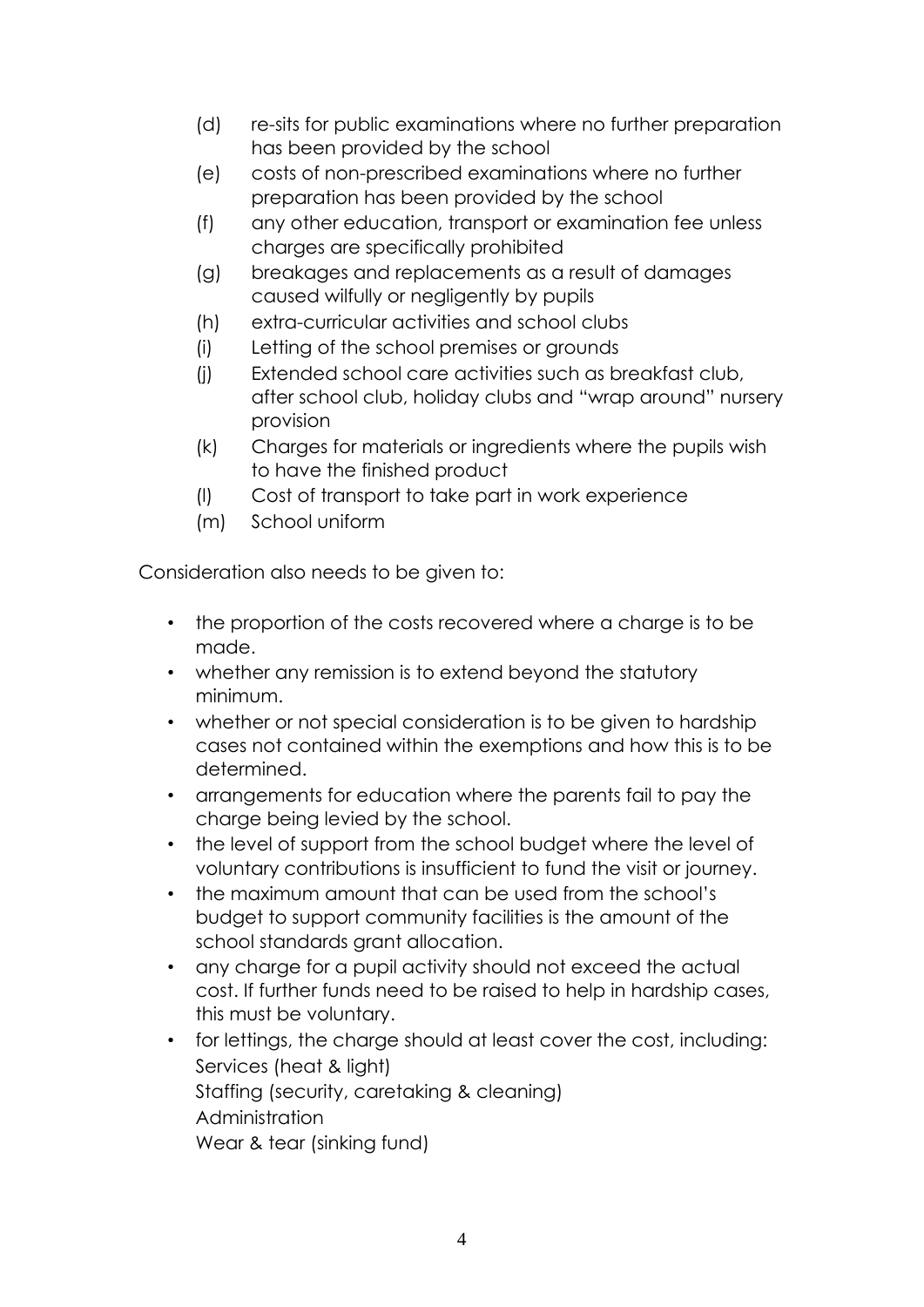#### **Remissions**

Children whose parents are in receipt of the following support payments will, in addition to having a free school lunch entitlement, also be entitled to the remission of charges for board and lodging costs during residential school trips.

The relevant support payments are:

- a) Income Support
- b) Income Based Job Seekers Allowance
- c) Income Related Employment and Support Allowance
- d) Eligible for Child Tax Credit **but not** Working Tax Credit and the household income is not more than £16,190
- e) The Guarantee element of State Pension Credit
- f) Support under part VI of the Immigration and Asylum Act 1999
- g) Working Tax Credit 'run on' the payment someone may receive for a further four weeks after they stop qualifying for Working Tax Credit
- h) Universal Credit and the net household income is not more than £7,400

Parents will be invited to make a voluntary contribution for the following:

- a) Christmas Trips
- b) Curriculum Activities e.g. food technology
- c) Donation towards Exam Books
- d) Horse Riding
- e) Educational Visits
- f) End of Year Trips
- g) Extra Curriculum Activities
- h) Fund Raising
- i) Nurture and Life Skills
- j) Social Training
- k) Sponsored Charities

The terms of any request made to parents/carers will specify that the request is for a voluntary contribution and in no way represents a charge. In addition the following will be made clear to parents/carers:

a) that the contribution is genuinely voluntary and a parent/carer is under no obligation to pay; and